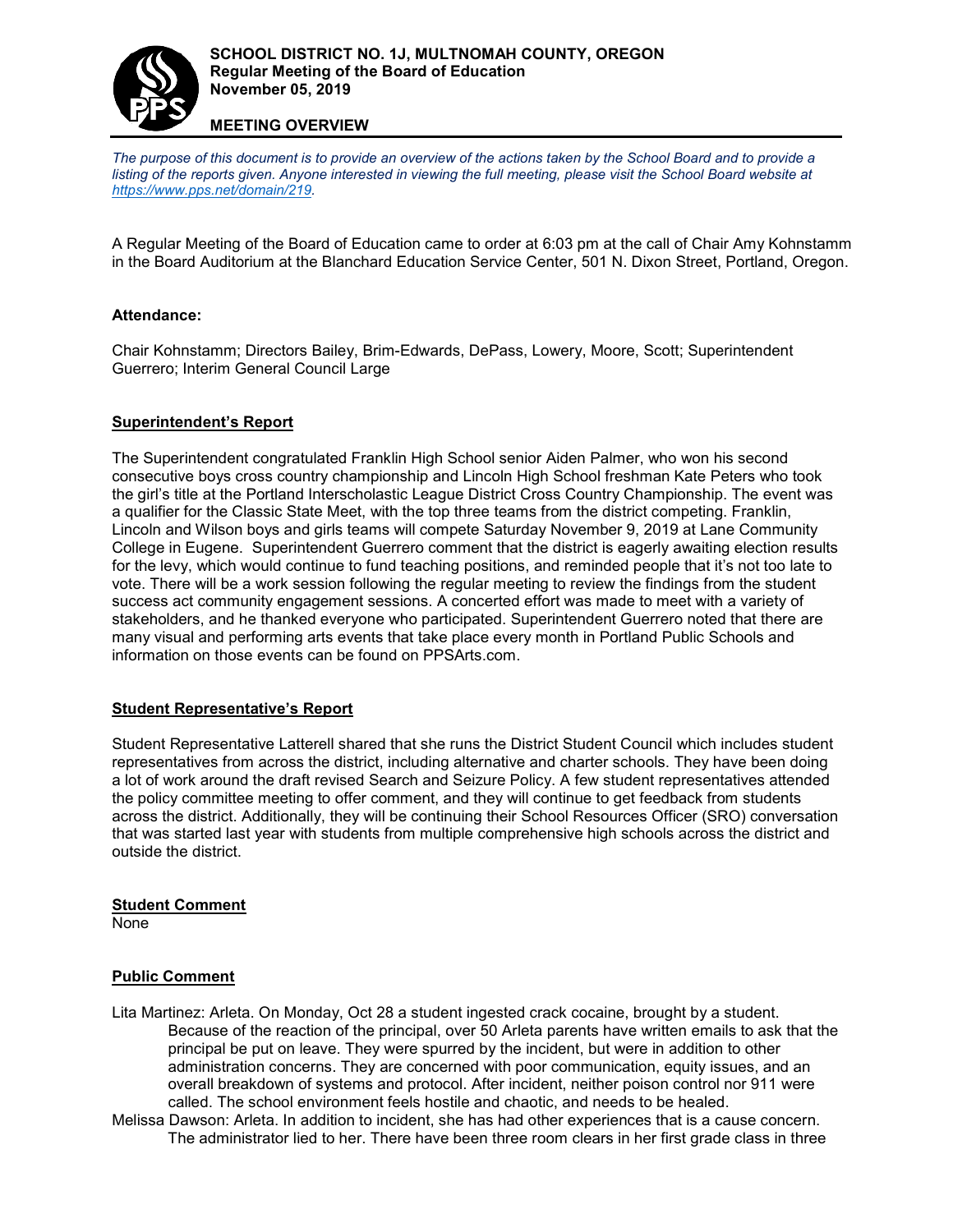weeks, and when she addressed it with administration, she was told that there was nothing that she could do.

- Megan Goss: Parent at Arleta. Feels unheard. She heard it took an hour for admin to call the students' parents after the incident with the student who ingested the cocaine. The administrator has a connection to a white supremacist. Met with administrator regarding that connection, and she used gas lighting tactics. Would like to ask the superintendent about the racial equity plan.
- Erika Wixon: Parent of two Arleta students. Speaking in response to a student ingesting crack cocaine given to them at school by another student. There is reason to believe that the administration handled the situation inappropriately; staff was told to not call poison control or emergency services. Earlier in the year, two student's lockers were searched due to a drug smell, and nothing was found, and she believes that the proper channels weren't followed. Highly concerned for student safety. Asks that the administrator be put on leave a full investigation.
- Adam Robins: Roosevelt community member. In 2018, action was taken to add a 10,000 square foot STEM facility. Roosevelt, a historically underserved school, and the remodel was woefully inequitable in comparison to the other remodels. The district stated that they would fix the inequity, but is now not planning to use the additional space for STEM. The promise of a quality STEM plan will be shattered. Roosevelt only has one third of the STEM space as Franklin High School. The meeting this week is a gas lighting effort to take away promised space.
- Donna Cohen: Roosevelt HS STEM Space. She was a technology teacher for eleven years. The meeting on Wednesday night should be focused where the community wants to see classes in Roosevelt other than the STEM program space. STEM is a good program that opens up pathways to many good careers. PPS talks about STEM and equity and she would like them to make good and keep the Roosevelt STEM Maker space as originally planned. She also noted that a good STEM program, with space also requires teachers and supplies. Will file a civil rights complaint if things are not fixed. Asks that PPS board recommit STEM space to the building. Even if the classroom space is taken from the STEM space, it will only fulfill only a portion of the classroom space needed.

### **Board Goal Measurements**

The board and district leadership are working on creating progress measures that will be revisited regularly. They will look at what strategies that are being put in place and if they are making progress towards their goals.

## **Council of Great City Schools**

Directors DePass, Brim-Edwards, Moore, and Kohnstamm, as well as Superintendent Guerrero shared their experiences at the 63rd annual Council of Great City Schools Annual Convention in Louisville, KY. The convention was attended by Directors DePass, Kohnstamm, and Moore as well as other district leadership. Two Portland Public Schools employees presented on the "This is Real Program", a recovery education and action for healthy living program, which was well attended.

### **Policy Committee**

The agenda at the policy meeting earlier in the week was full, however much of the time was spent on the search and seizure policy, with input from students from the District Student Council. The policy is still in public comment period and is open to feedback that could shape the policy. The committee also discussed work that is to come on policy work relate to boundary redraws and enrollment balancing. The full board will take part in a work session around boundaries and enrollment balancing on November 18, 2019 with a national expert.

### **Audit Committee**

It was noted that the board is not acting on any contracts that are under the threshold of \$150,000, but that in some cases there are contracts that are under \$150,000 that have multiple contracts to the same contractor that in total are over the threshold or that have matching donations that put the contract amount over the threshold. The audit committee will be looking at how those contracts could be disclosed to the board in the future.